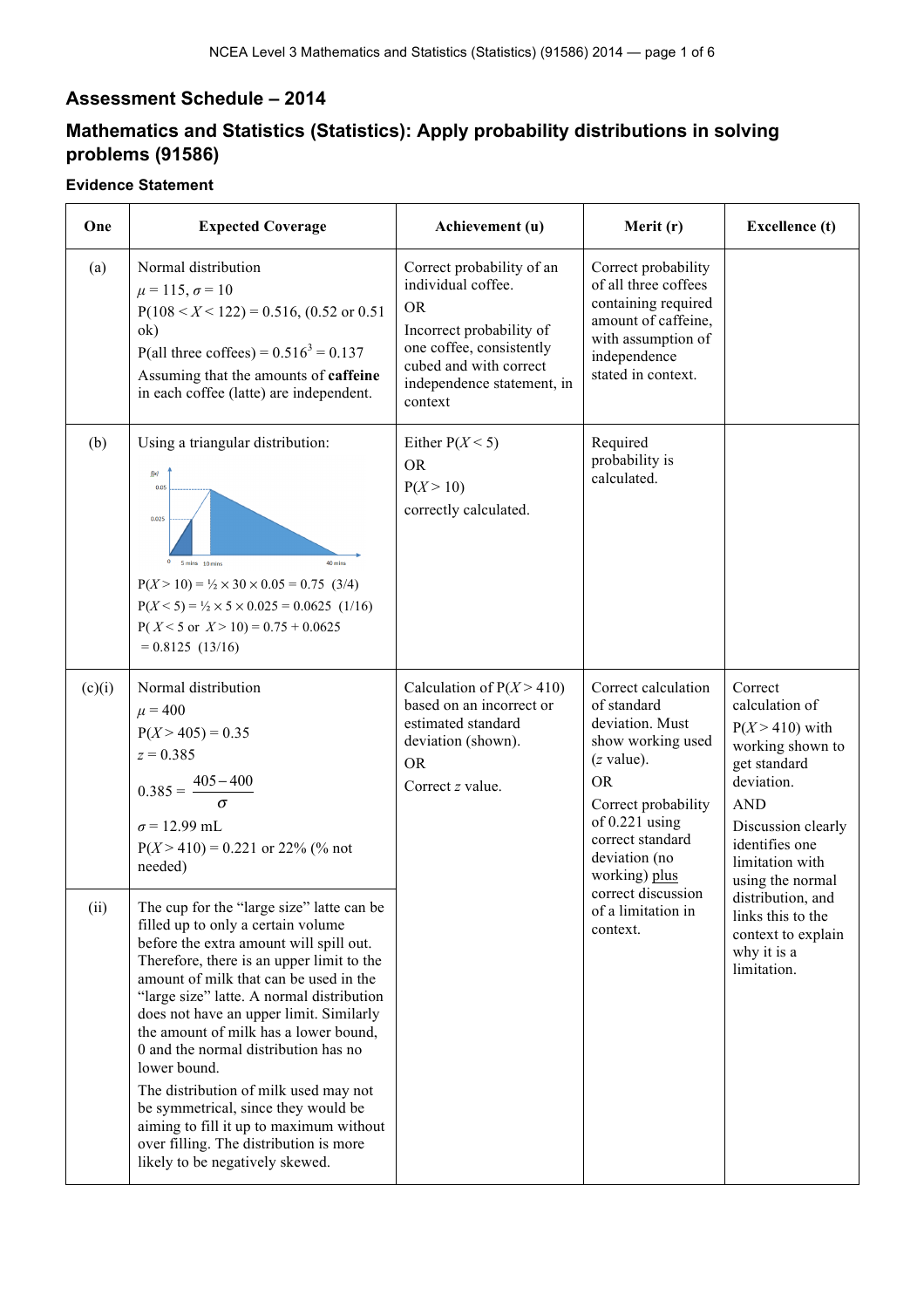### NCEA Level 3 Mathematics and Statistics (Statistics) (91586) 2014 — page 2 of 6

| NØ                                       | N1                                                             | N <sub>2</sub>                    | A <sub>3</sub> | A4       | M <sub>5</sub> | M <sub>6</sub> | E7                                 | E8   |
|------------------------------------------|----------------------------------------------------------------|-----------------------------------|----------------|----------|----------------|----------------|------------------------------------|------|
| No response;<br>no relevant<br>evidence. | Reasonable start<br>attempt at one<br>part of the<br>question. | Almost complete<br>correct answer | l of u         | $2$ of u | 1 of r         | $2$ of r       | 1 of t (with<br>minor<br>omission) | of t |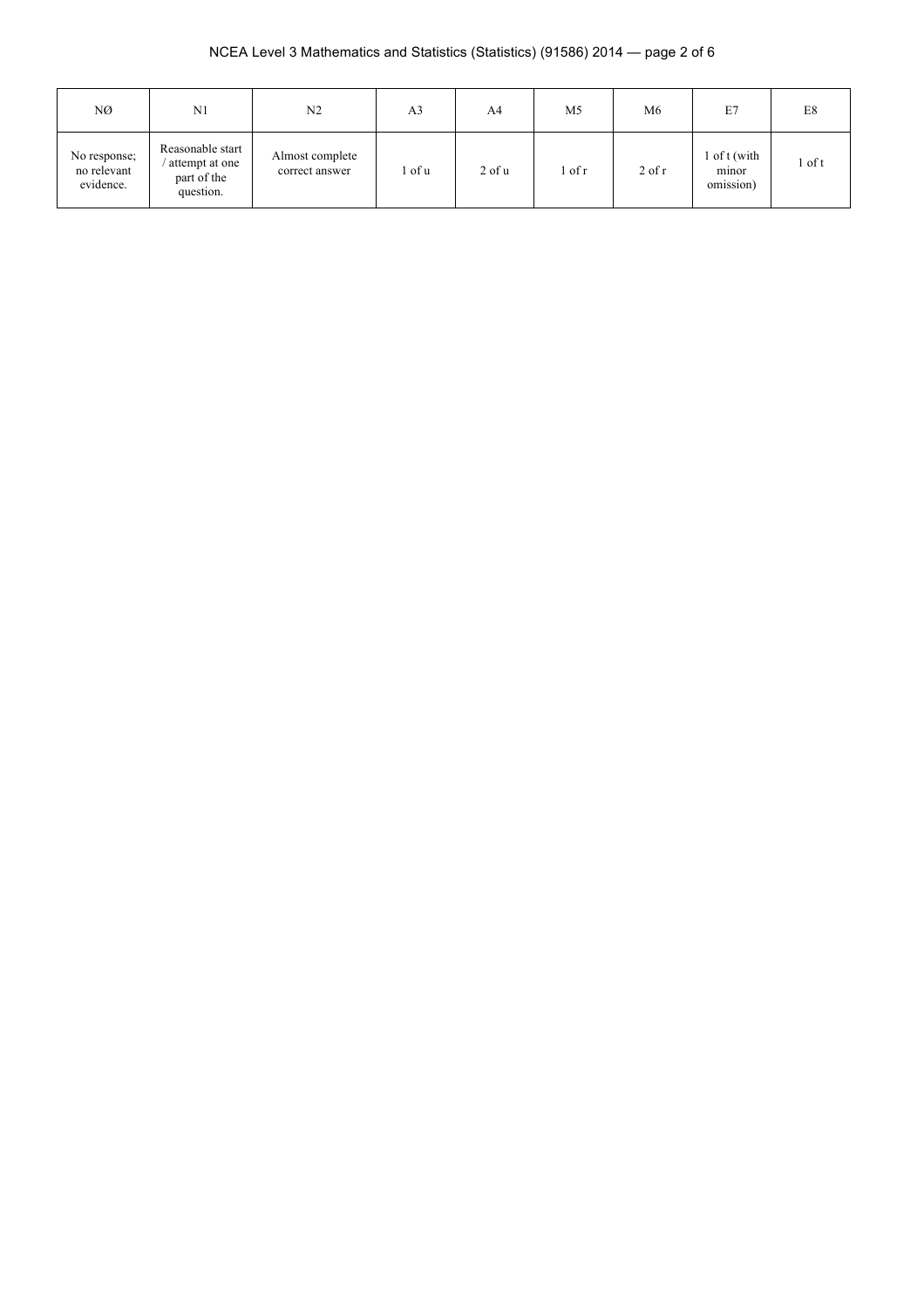| Two    | <b>Expected Coverage</b>                                                                                                                                                                                                                                                                                                                                                                                                                                                                                                                                                                                                                                                                                                                                                                                  | Achievement (u)                                                                                               | Merit (r)                                                                                                                                                                                                                                         | <b>Excellence</b> (t)                                                                                                                                                                                                                                                                                                                                                      |
|--------|-----------------------------------------------------------------------------------------------------------------------------------------------------------------------------------------------------------------------------------------------------------------------------------------------------------------------------------------------------------------------------------------------------------------------------------------------------------------------------------------------------------------------------------------------------------------------------------------------------------------------------------------------------------------------------------------------------------------------------------------------------------------------------------------------------------|---------------------------------------------------------------------------------------------------------------|---------------------------------------------------------------------------------------------------------------------------------------------------------------------------------------------------------------------------------------------------|----------------------------------------------------------------------------------------------------------------------------------------------------------------------------------------------------------------------------------------------------------------------------------------------------------------------------------------------------------------------------|
| (a)(i) | Binomial distribution because:<br>• Only two outcomes for each latte<br>order - with trim milk or not.<br>• Fixed probability of 30% for a latte<br>with trim milk.<br>• Fixed number of trials (sets of five<br>latte orders).<br>• Assume each latte order is<br>independent from another.<br>(Independence could be implied by<br>description).                                                                                                                                                                                                                                                                                                                                                                                                                                                        | At least TWO<br>conditions for<br>binomial distribution<br>identified, but are not<br>related to the context. | Justification of<br>applying this<br>distribution linked to<br>the context (lattes<br>with trim milk) for at<br>least TWO conditions.                                                                                                             |                                                                                                                                                                                                                                                                                                                                                                            |
| (ii)   | <b>Binomial distribution</b><br>$n = 5, p = 0.3$<br>$P(X = 3) = 0.13$<br>(0.1323)<br>$P(X = 4) = 0.03$<br>(0.0284)<br>$P(X = 5) = 0.00$<br>(0.0024)<br>These are plotted on the graph:<br>0.40<br>0.35<br>0.30<br>Proportion of sets of 5<br>0.25<br>0.20<br>0.15<br>0.10<br>0.05<br>$\Omega$<br>$\sqrt{2}$<br>3<br>$\mathbf{I}$<br>Number of lattes with trim milk per set of 5                                                                                                                                                                                                                                                                                                                                                                                                                          | At least one correct<br>probability calculated,<br>graphed or not<br>graphed.                                 | The three distribution<br>probabilities are<br>plotted on the graph.<br><b>AND</b><br>ONE feature of the<br>experimental<br>distribution AND the<br>theoretical distribution<br>is described and<br>compared.<br><b>OR</b><br>A valid conclusion. | The three distribution<br>probabilities are<br>plotted on the graph.<br><b>AND</b><br>ONE feature of the<br>experimental<br>distribution and the<br>theoretical distribution<br>described and<br>compared for E7,<br><b>AND TWO features</b><br>of the experimental<br>distribution and the<br>theoretical distribution<br>described and<br>compared for E8.<br><b>AND</b> |
| (iii)  | Conclusion:- the binomial model is a<br>good model for this situation.<br><b>OR</b><br>The experimental and theoretical<br>distributions are similar.<br><b>Discussion:</b> features of the<br>experimental distribution and the<br>theoretical distribution are described<br>and compared.<br>Eg:<br>• Differences in results, for 0-5, for<br>the two graphs are discussed.<br>• Most common number made or<br>least common number made are<br>identified in both graphs.<br>• Mean of the two distributions<br>compared.<br>• Shapes of both distributions<br>compared, positively skewed.<br>• Correct discussion of sampling<br>variability, (eg another week or<br>another sample would produce<br>different results)<br>Accept other answers showing<br>understanding of differences/similarities. |                                                                                                               |                                                                                                                                                                                                                                                   | A valid conclusion.                                                                                                                                                                                                                                                                                                                                                        |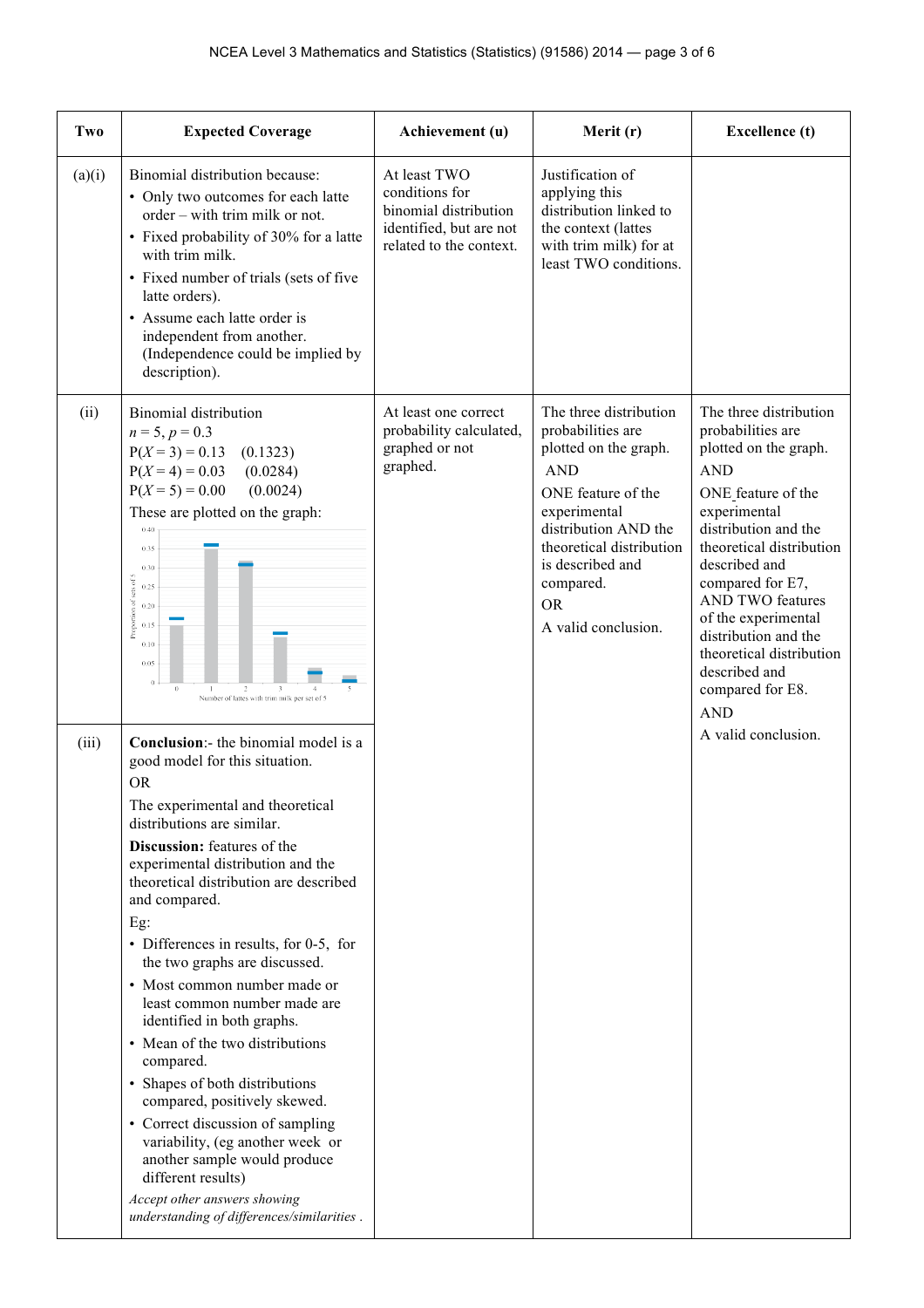| (b)(i) | Poisson distribution                                                                                                                                                                                                                                | Probability correctly<br>calculated. | Probability correctly<br>calculated.      |  |
|--------|-----------------------------------------------------------------------------------------------------------------------------------------------------------------------------------------------------------------------------------------------------|--------------------------------------|-------------------------------------------|--|
|        | $\lambda$ = 4.6 (per hour)                                                                                                                                                                                                                          |                                      |                                           |  |
|        | $\lambda$ = 2.3 (per half hour)                                                                                                                                                                                                                     |                                      | <b>AND</b>                                |  |
|        | $P(X \le 2) = 0.596$                                                                                                                                                                                                                                |                                      | At least one invalid                      |  |
|        |                                                                                                                                                                                                                                                     |                                      | assumption identified<br>and discussed in |  |
| (ii)   | Possible invalid assumptions:                                                                                                                                                                                                                       |                                      | context.                                  |  |
|        | • Phone orders occur randomly -<br>more likely that phone orders occur<br>around set times, and not at random<br>throughout the day.                                                                                                                |                                      |                                           |  |
|        | • The mean number of phone orders<br>received per hour (or the rate) is<br>constant – the number of phone<br>orders received is more likely to<br>vary with the time of day, eg early<br>morning you would expect a higher<br>rate of phone orders. |                                      |                                           |  |
|        | • Events cannot occur<br>simultaneously – it could be<br>possible for two orders to arrive at<br>the same time, call waiting,<br>multiple phone lines.                                                                                              |                                      |                                           |  |
|        | • Independence – people ordering a<br>coffee, talking about coffee,<br>drinking coffee could influence<br>another person ordering one.                                                                                                              |                                      |                                           |  |
|        | Accept other reasonable specific<br>discussion around why the Poisson<br>model may not be suitable, linked to<br>the conditions required to apply the<br>distribution.                                                                              |                                      |                                           |  |

| NØ                                       | N <sub>1</sub>                                                 | N <sub>2</sub>                    | A3   | A4                  | M <sub>5</sub> | M <sub>6</sub> | E7                               | E8   |
|------------------------------------------|----------------------------------------------------------------|-----------------------------------|------|---------------------|----------------|----------------|----------------------------------|------|
| No response;<br>no relevant<br>evidence. | Reasonable start<br>attempt at one<br>part of the<br>question. | Almost complete<br>correct answer | of u | $2$ of $\mathrm{u}$ | . of r         | $2$ of r       | of t (with<br>minor<br>omission) | of t |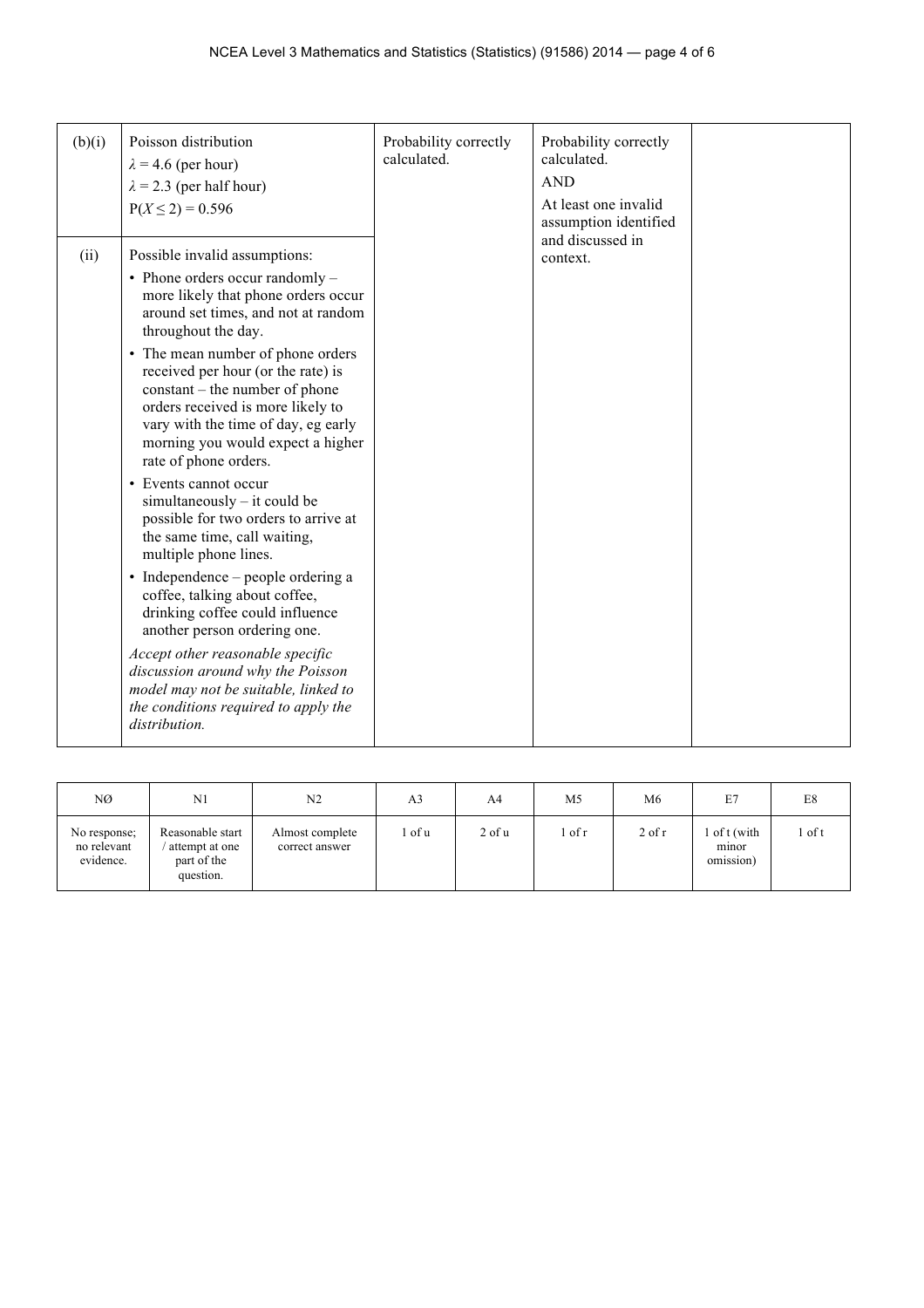| <b>Three</b> | <b>Expected Coverage</b>                                                                                                                                                                                                                                                                                                                                                                                                                                                                                                                                | Achievement<br>(u)                                                                                                                                                                                        | Merit (r)                                                                           | <b>Excellence</b> (t) |
|--------------|---------------------------------------------------------------------------------------------------------------------------------------------------------------------------------------------------------------------------------------------------------------------------------------------------------------------------------------------------------------------------------------------------------------------------------------------------------------------------------------------------------------------------------------------------------|-----------------------------------------------------------------------------------------------------------------------------------------------------------------------------------------------------------|-------------------------------------------------------------------------------------|-----------------------|
| (a)(i)       | $E(N) = 1 \times 0.49 + 2 \times 0.31 + 3 \times 0.1 + 4 \times 0.08 +$<br>$5 \times 0.02$<br>$= 1.83$                                                                                                                                                                                                                                                                                                                                                                                                                                                  | $E(N)$ correctly<br>calculated.<br><b>OR</b><br>Consistent                                                                                                                                                | $E(C)$ correctly<br>calculated.                                                     |                       |
| (ii)         | For orders of 1 or 2 coffees,<br>$Cost = 1.8N + 0.2$<br>For orders of 3, 4 or 5 coffees,<br>$Cost = 1.8N + 0.4$                                                                                                                                                                                                                                                                                                                                                                                                                                         | calculation of<br>$E(C)$ from an<br>incorrect table.                                                                                                                                                      |                                                                                     |                       |
|              | 2<br>3<br>5<br>1<br>4<br>$\mathbf n$<br>3.8<br>9.4<br>Cost(c)<br>$\overline{c}$<br>5.8<br>7.6<br>$P(C = c)$<br>0.49<br>0.31<br>0.1<br>0.08<br>0.02                                                                                                                                                                                                                                                                                                                                                                                                      |                                                                                                                                                                                                           |                                                                                     |                       |
|              | $E(C) = 2 \times 0.49 + 3.8 \times 0.31 + 5.8 \times 0.1 + 7.6 \times$<br>$0.08 + 9.4 \times 0.02$<br>$= $3.53$<br><b>OR</b><br>$E(C) = 1.8 \times 1.83 + 0.8 \times 0.2 + 0.2 \times 0.4 = $3.53$<br><b>OR</b><br>$E(C) = $3.43$ or \$3.44 (based on 1 coffee not<br>needing a tray, so cost is \$1.80, instead of \$2)                                                                                                                                                                                                                                |                                                                                                                                                                                                           |                                                                                     |                       |
| (b)(i)       | Uniform distribution (min = $$0.5$ , max = $$5)$ )<br>$P(X < k) = 0.8$<br>$k = 5 - 0.2 \times (5 - 0.5) = $4.10$<br><b>OR</b><br>Triangular distribution - min = $$0.5$ , max = \$5, a<br>mode of 0.444 or $\frac{4}{9}$ , but this mode could be at<br>various places, plus relevant calculation started.<br><b>OR</b><br>Normal distribution – mean = $2.75$ , standard<br>deviation = $\frac{4.5}{6}$ = 0.75 or similar, plus relevant<br>calculation started.                                                                                       | 1. The donation<br>amount of<br>\$4.10 is found<br>using the<br>uniform<br>distribution<br><b>OR</b><br>2. Triangular or<br>normal<br>distribution is<br>used with<br>relevant<br>calculation<br>started. | Achievement by 1.<br>or $2$ .<br><b>AND</b><br>Justification for<br>selected model. |                       |
| (ii)         | Justifications:<br>• A uniform distribution can be used because<br>minimum and maximum amounts are given, and<br>there is no mode given.<br>• The normal distribution - it would be<br>reasonable to assume that people's generosity<br>would be normally distributed between \$0.5 and<br>\$5. A few would give very little, a few would<br>give a lot, but most would be around the middle.<br>• The triangular distribution could be used since<br>we have minimum and maximum amounts. It is<br>reasonable to assume there will be a mode<br>value. | [OR]<br>Diagram of<br>model with<br>incorrect<br>calculation or<br>no calculation<br>$+$ correct<br>justification<br>given in<br>context.]                                                                |                                                                                     |                       |